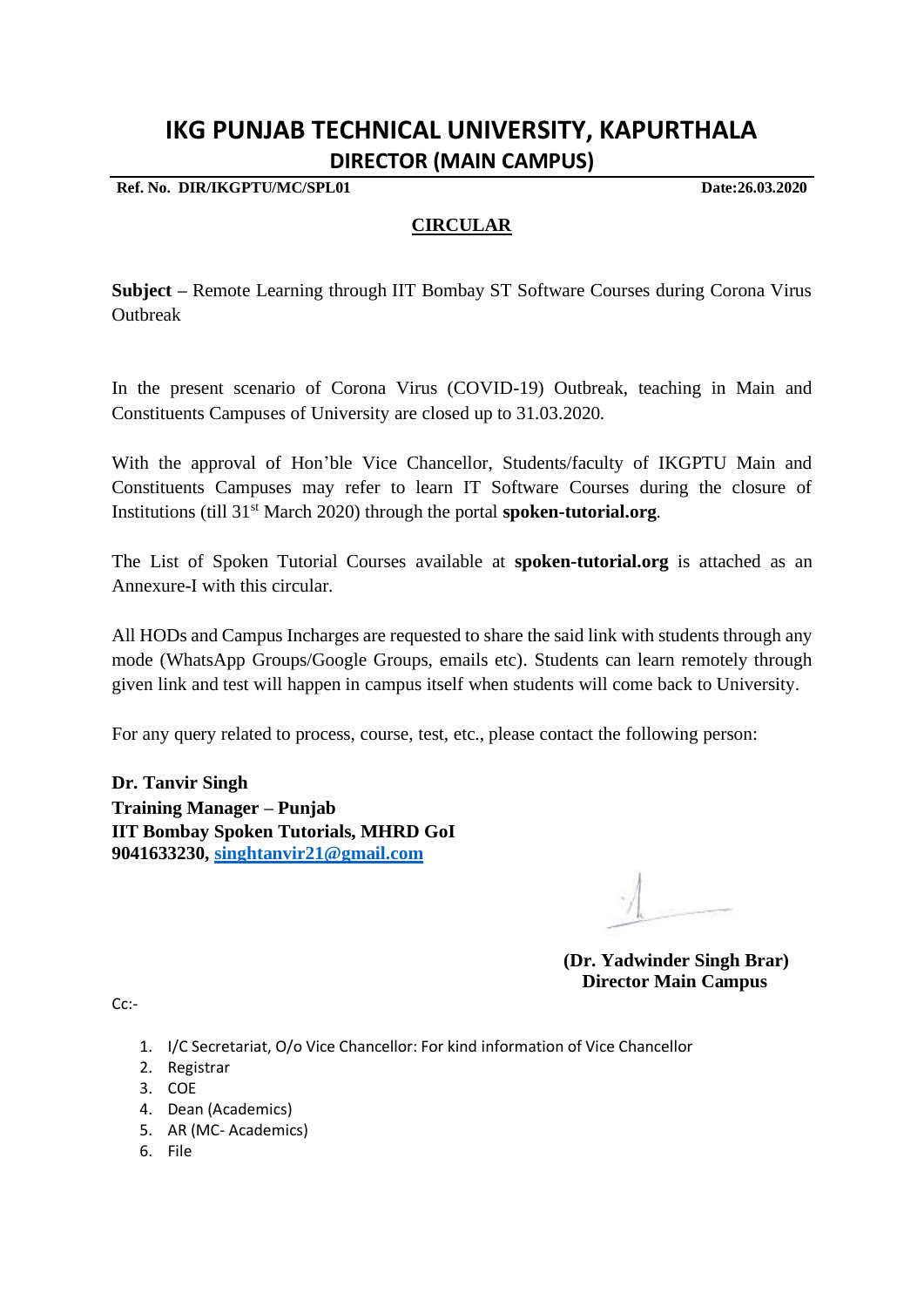## Annexure-I



REMOTE LEARNING WITH IIT Bombay - ST | IT/Software Courses



**Educational Institutions have suffered** the most due to COVID-19.

## Team Spoken Tutorials is always there for Educators!

We are offering teaching & learning through Remote/Distance method to cater to the IT Skills need of Educational Institutions in current situation.

- $\checkmark$  Audio Video Tutorials
- Timed Script as a Notes ¥.
- Available in 16 Indian Languages √
- Code Files for Practice v
- ← Discussion Forum
- Assignments ¥
- $\checkmark$  Certificates



Scan the QR code to visit Spoken Tutorial website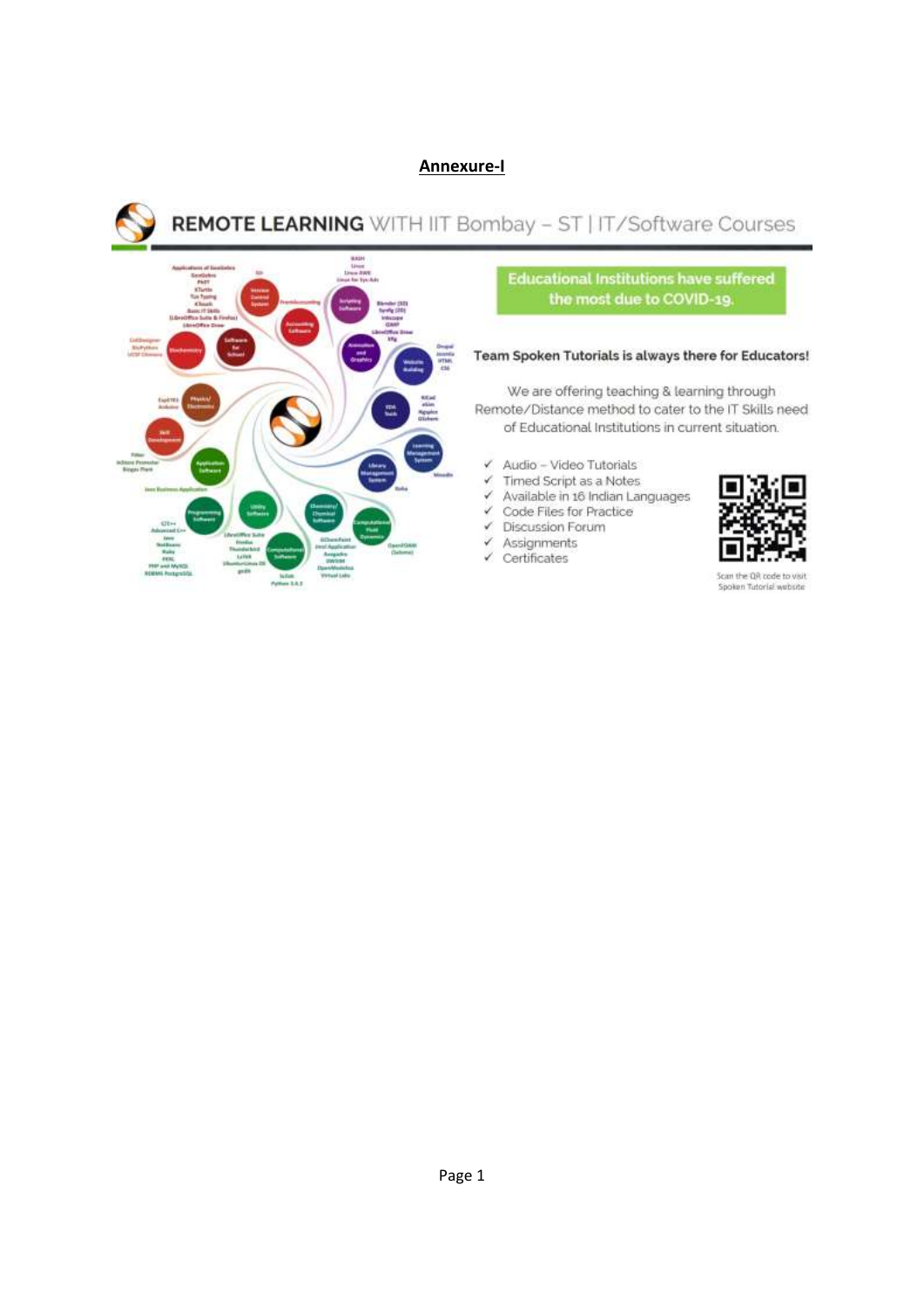|                                        | <b>Spoken Tutorial Courses Recommendation</b>                           |                                                                    |
|----------------------------------------|-------------------------------------------------------------------------|--------------------------------------------------------------------|
| <b>B.TECH</b><br>(all departments-Lab) | <b>Departments</b>                                                      | <b>Spoken Tutorial Software</b><br><b>E-</b> Resource for learning |
|                                        | <b>Computer Programming Lab</b>                                         | C, Cpp                                                             |
|                                        | <b>Java Programming Lab</b>                                             | Java                                                               |
|                                        | <b>Computer Graphics</b>                                                | <b>Blender, GIMP</b>                                               |
|                                        | Unix Network Programming & Simulation Lab                               | <b>BASH</b>                                                        |
|                                        | <b>Fluid Mechanics Lab</b>                                              | <b>OpenFOAM</b>                                                    |
|                                        | <b>CAD Lab</b>                                                          | <b>QCAD</b>                                                        |
|                                        | <b>Electrical and Electrinics Engineering</b><br><b>Lab/VLSI Design</b> | Oscad, FreeEDA                                                     |
|                                        | <b>Database Mangement system Lab</b>                                    | <b>MySQL</b>                                                       |
|                                        | <b>Web Development</b>                                                  | <b>PHP</b>                                                         |
|                                        | <b>Web Technology Lab</b>                                               | Python                                                             |
|                                        | <b>Operating System</b>                                                 | <b>Linux- Ubuntu, BOSS</b>                                         |
|                                        | <b>Digital Signal Processing/Numerical Method</b>                       | <b>Scilab</b>                                                      |
|                                        | <b>Mathematics/Physics/Simulation Lab</b>                               | <b>Scilab</b>                                                      |
|                                        | <b>Chemistry/Molecular Biology</b>                                      | Jmol Applicaion,<br>Gchempaint                                     |
|                                        | <b>Multimedia Technologies</b>                                          | <b>Blender, GIMP</b>                                               |
|                                        | Seminar/Project                                                         | <b>LaTeX</b>                                                       |
|                                        | <b>General IT Skill Package</b>                                         | Linux, LibreOffice Suite                                           |
|                                        | <b>Web Browser</b>                                                      | <b>Firefox</b>                                                     |
|                                        |                                                                         |                                                                    |
| <b>BHMCT</b>                           | all departments                                                         | <b>Basic IT Skills-Linux,</b><br><b>Libre Office Suite</b>         |
| <b>B.Pharma</b>                        |                                                                         | <b>Basic IT Skills-Linux,</b>                                      |
|                                        | all departments                                                         | <b>Libre Office Suite</b><br><b>Basic IT Skills-Linux,</b>         |
|                                        |                                                                         | <b>Libre Office Suite</b><br>Blender, Qcad, Inkscape,              |
| <b>B.Architecture</b>                  | all departments                                                         | <b>GIMP</b><br><b>Basic IT Skills- Linux,</b>                      |
|                                        |                                                                         | Libre Office Suite,<br>C,                                          |
| <b>BCA</b>                             | all departments                                                         | C++, PHPMySQL, Java,                                               |
| B.P.Ed./ BHM / BJMC/<br><b>BHMCT</b>   | all departments                                                         | <b>Basic IT Skills-Linux,</b><br><b>Libre Office Suite</b>         |
|                                        |                                                                         | <b>Basic IT Skills-Linux,</b>                                      |
| <b>MBA/M. Pharma</b>                   | all departments                                                         | <b>Libre Office Suite</b><br>C, C++, MySQL, Java,                  |
|                                        |                                                                         | Qcad and Blender,                                                  |
| <b>MCA</b>                             | all departments                                                         | LaTeX                                                              |